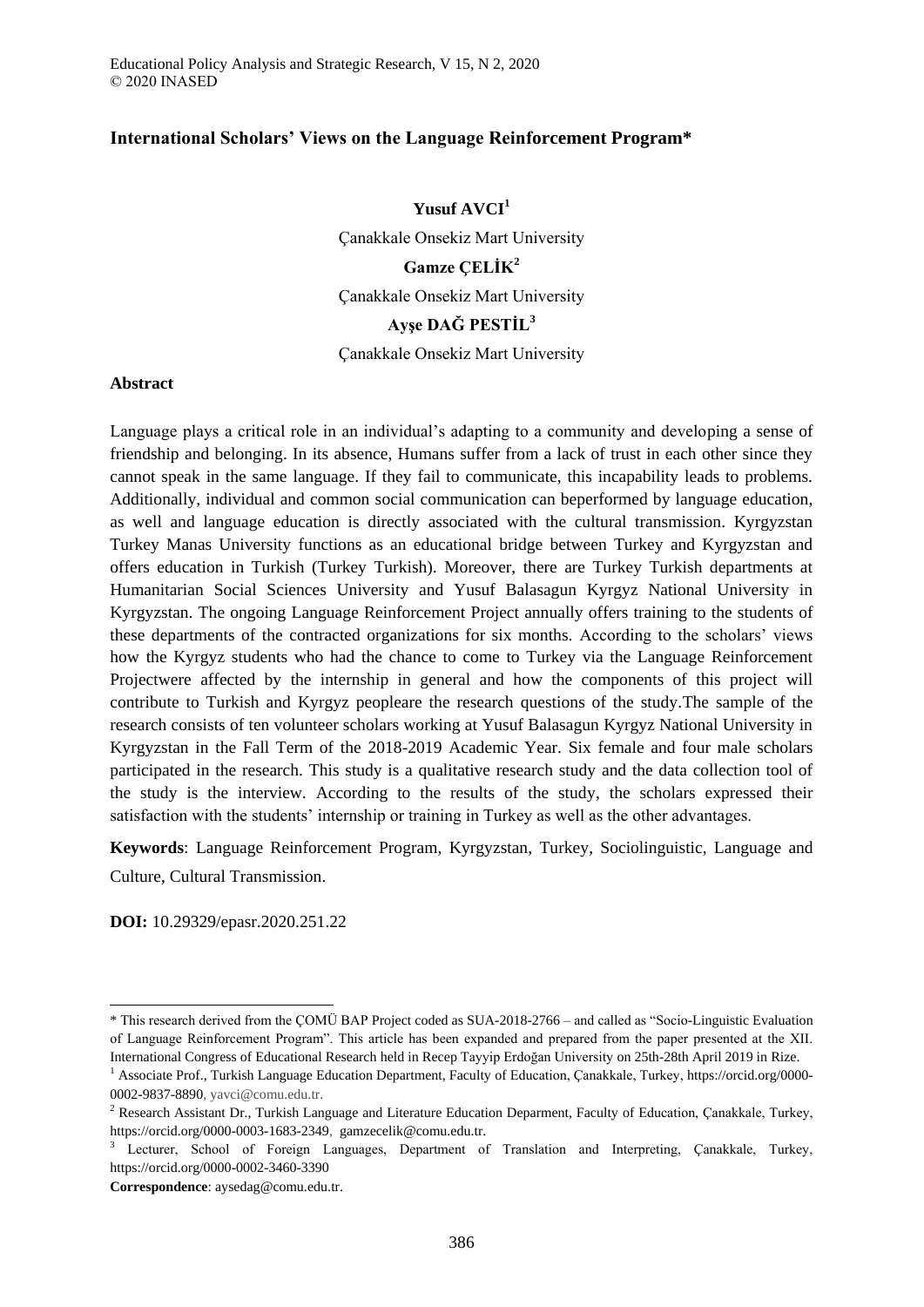## **Introduction**

Alanguage which helps people communicate is the most basic means of communication. Individual and social communication among countries is also provided via languages which are commonly offered in education-related institutions. Language is an integral component of culture and language education offered in such institutions is directly intended for the cultural introduction and transfer. A society's language and its members' mental tendencies are tightly connected; if one acquires some information related to one of both, then he/she can pass sound judgements about the other because language and mental activities occur together and are constructed together.Societies' characteristics can be observed in their languages, through which they are understood. Metaphorically speaking, a society's language is its soul (Humboldt, 1836 cited in Selçuk, 2007). One can hardly think of two aspects as identical.

Education means an investment made for mankind. As the relationship between language and education is discussed in consideration of the society, one should be able to question whether this investment yields love, respect, and friendship. Was the language education dealt with from a cultural perspective? Are members of a community respected by the nationals of a foreign country that have received education at a host university? What do people and scholars as providers of education think about this phenomenon?As they learna foreign language, individuals meet a new culture and they come to recognize the similarities and differences between this new culture and their own and hone their linguistic skills to a certain level of comprehension (Çiftçi et al. 2013, as cited in Üçler 2018). In this sense the connection between language and culture proves to be more meaningful because all languages carry traces of the society and culture where we use them (Vardar, 2001, as cited in Sengül 2009). Language serves as an indicator of lifestyle and way of thinking of that society.

Humbolt, a prominent scholar known for the studies on language and cultures, describes the relationship between language and culture as follows: "Language is the external manifestation of the spirit of people; their language is their spirit and their spirit is their language" (Humbolt, 1836 cited in Selçuk 2007, p.37).Therefore,language along with culture governs the lifestyle of a society. Learning a language means getting to know that lifestyle and after a while adapting to it (Avcı and Küçük, 2017a). As Üçler (2018, p.732) reports, "a language can actually be learned by learning about the cultural background sustaining that culture because language constitutes the mental map of a society and this map is enriched by cultural codes".

On the one hand,culture is stable; on the other hand, it is a part of the change and thus,"it has a dynamic structure. This dynamic structure introducesnew behaviors during the change.These thoughts, behaviors and beliefsoccurring thanks to the communication codes of its society are expressed through language. Culture brings new notions and vocabulary items inlanguage and language accommodates cultural properties and carries them overinto the coming centuries"(Erdem et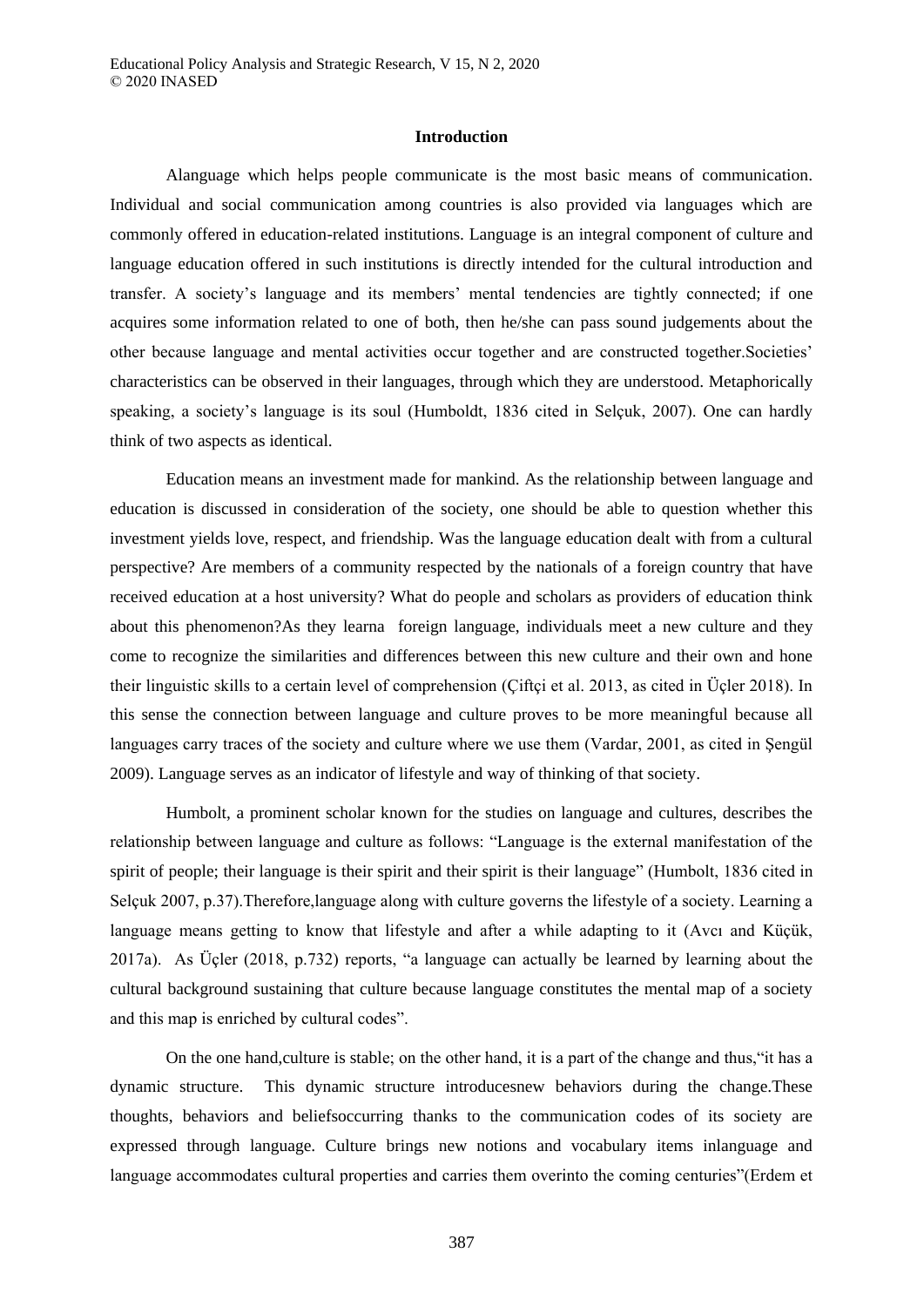al., 2015, p. 9). Therefore, it is the typicalinteraction that language nourishes culture and culture nourishes language in return.

Of all the components that constitute culture, language plays the most important role in shaping a culture. As language improves, culture gets enriched (Pehlivan, 2007, as cited in Kutlu, 2014). Kramsch (1993) supports the idea that second or foreign language learners should also learn the target culture because language cannot be learned without a cultural framework.Moreover, according to Byram and Morgan (1994), culture education is an inseparable component of language education. Thus, students' developing awareness of the differences between a target culture and their own culture is of great significance for their language education (İşcan and Yassıtaş, 2018).

Currently, teaching Turkish as a foreign language is performedwiththe help of class materialsproduced without separating linguistic and cultural elements and created topresent them accurately and professionally. Furthermore, new materials are added constantly.

However, studies on this subject are not limited to only the production of classroom materials. The programs of teaching Turkish as a foreign language have been implemented in multiple ways and by the involvement of many branches.Language varies according to how and where it is used. For example, a large number of scientific terms are included in scientific texts, whereas in literary texts, in which the language involves feelings like excitement and fear, the language is different. In everyday speech we use a different vocabulary(Dağ Pestil & Özden, 2017).

According to the UNESCO data, the Turkish language is one of the first languages to have animmense historical background and richness and spread over a vast area. J. Deny(as cited in İlhan, 2012, p.1519) emphasizes the richness of the Turkish language by saying,"[…]But it is not possible for any scholar committee to construct the innate language feeling rulesthat are acquired by the human intelligence left all alonein the middle of the steppes in Turkistan".

The number of studies on teaching Turkish as a foreign language has been increasing in different dimensions. In Turkey and, especially in the last years, in the world, official and individual quantitative and qualitative studies on teaching Turkish as a foreign language have increased in number. The efforts, which were first made in the  $11<sup>th</sup>$ century to produce works in this field, continued with master's and PhD programs in order to train people who are actively teachingto teach Turkish as a foreign language. In addition, the effortsin this field have also been handled by the government, and then Yunus Emre Institute has undertaken the role to teach Turkish in different parts of the world by opening offices in different countries. Yunus Emre Institute - which started offering services in 2009 along with Inter-ministerial Common Culture Commission - which hadlaunched its services earlier – carries out studies for the same purpose. Domestically the TÖMER- the Turkish Education Center-, which is affiliated withthe national universities with foreign students offer Turkish-oriented educational services (DağPestil&Özden,2017).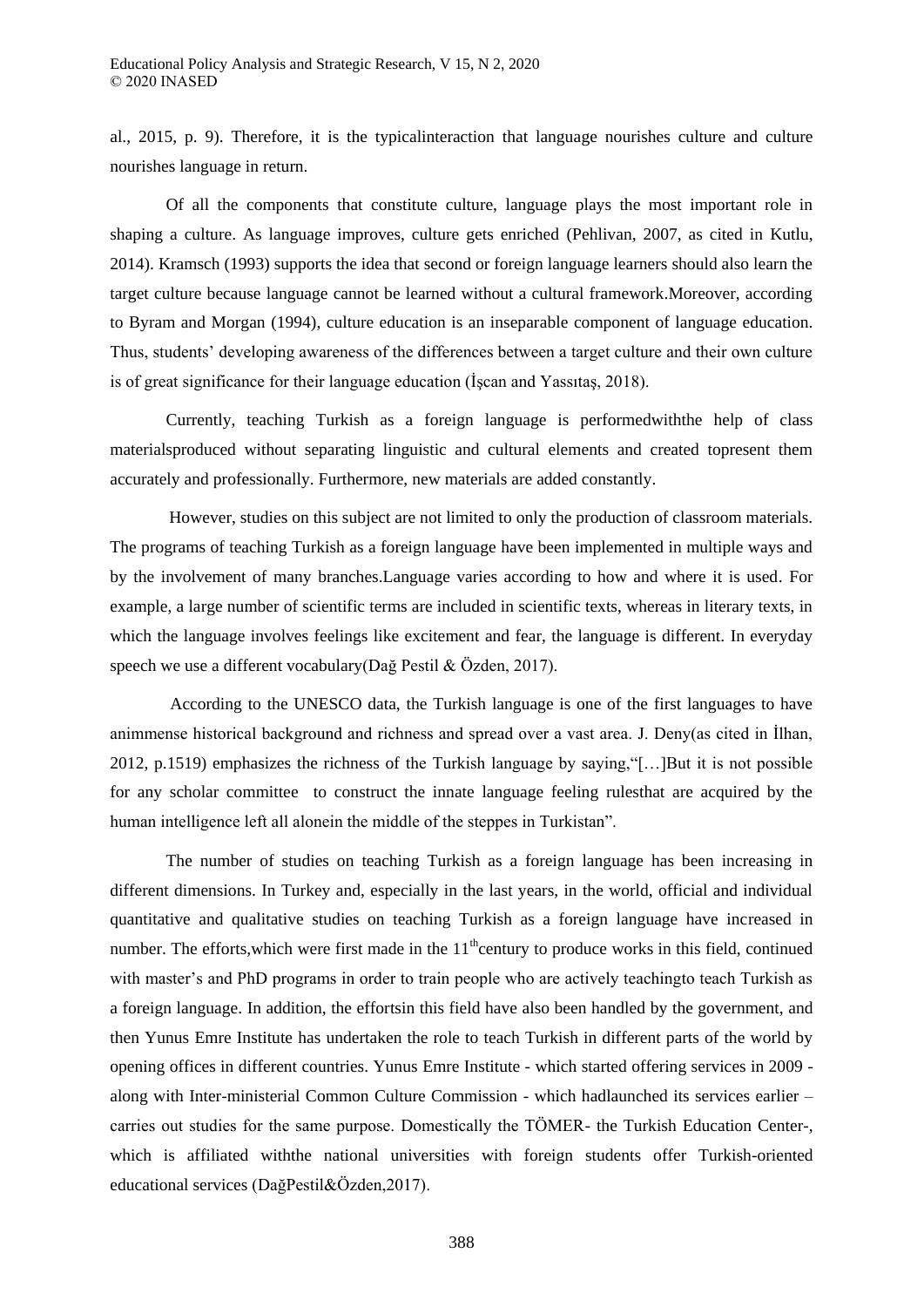Now, in order to learn a language in the easiest and most effective way, one has to live in the relevant country and experience its culture. However, the number of people that enjoy such an opportunity few if any. Therefore, this means investing years of efforts inlearning a language whose native speakers you have never seen and with whose native speakers you have not had a conversation (Saraç, 2018). However, one of the most efficient and easiest ways to learn a language is to learn it in its country. In the presentcentury of an advanced international and intercultural communication, studies that focus on language learning in the relevant country have extended its reach out of classroomsand multifunctional and comprehensive projects have started to be produced. For example, with the Big Student Project, which was put into action in 1992 andwhich aims to teach Turkey Turkish and to introduce the Turkish culture. Accordingly, the importance given to the Turkish language has increased (Kutlu,2014). In relation to these studies, it is promising that new projects have been conducted.

An example of these projects was conducted in 2018 in the field of teaching Turkish as a foreign language. The project was titledLanguage Reinforcement Programof Teaching Turkish as a Foreign Language. Kyrgyzstan and Turkey partnered to conducta two-year sociolinguistic study. This article, whichincorporates only a small portion of the study, informs the readers of the thoughts and reflections of Kyrgyz scholars on students who have visited Turkey to serve their internshipswithin the frameworkof the project. In a new communicational setting, wefirstly form hypotheses, then we make plans, and finally we put them into practice.

It is clear that the problems that occur and the solution thereto mostly come from our cultural adaptations. In this aspect, language is a guide which we consult in relation tolearning cultural facts. In Turkey, sociologists do not think of language as one of the basic fields of interest. However, language is the most important factor that determines how we look at a society and handle problems in it.

People lead their lives under the control of language which occurs in the communication environment of the society that they belong to. The gravest mistake is people's thinking that a language is just an ordinary tool of thinking andsatisfying communicational needs. As a matter of fact, language itself regulates people's lives and is an integral part of the real world. What is certain is that "the real world" is based mostly on subconscious language habits.

#### **Method**

The present research is a case study and relies on a qualitative methodology. The participants were interviewed to collect data. Quantitative studies reach many people, butthey remain partial in gathering data on the views of people. Interviews help researchers obtaindetailed data on observations and thoughts of people concerning specific subject matters. In qualitative interviews, the participants directly reveal their views and express themselves better. Theyoffertheir knowledge, observation, and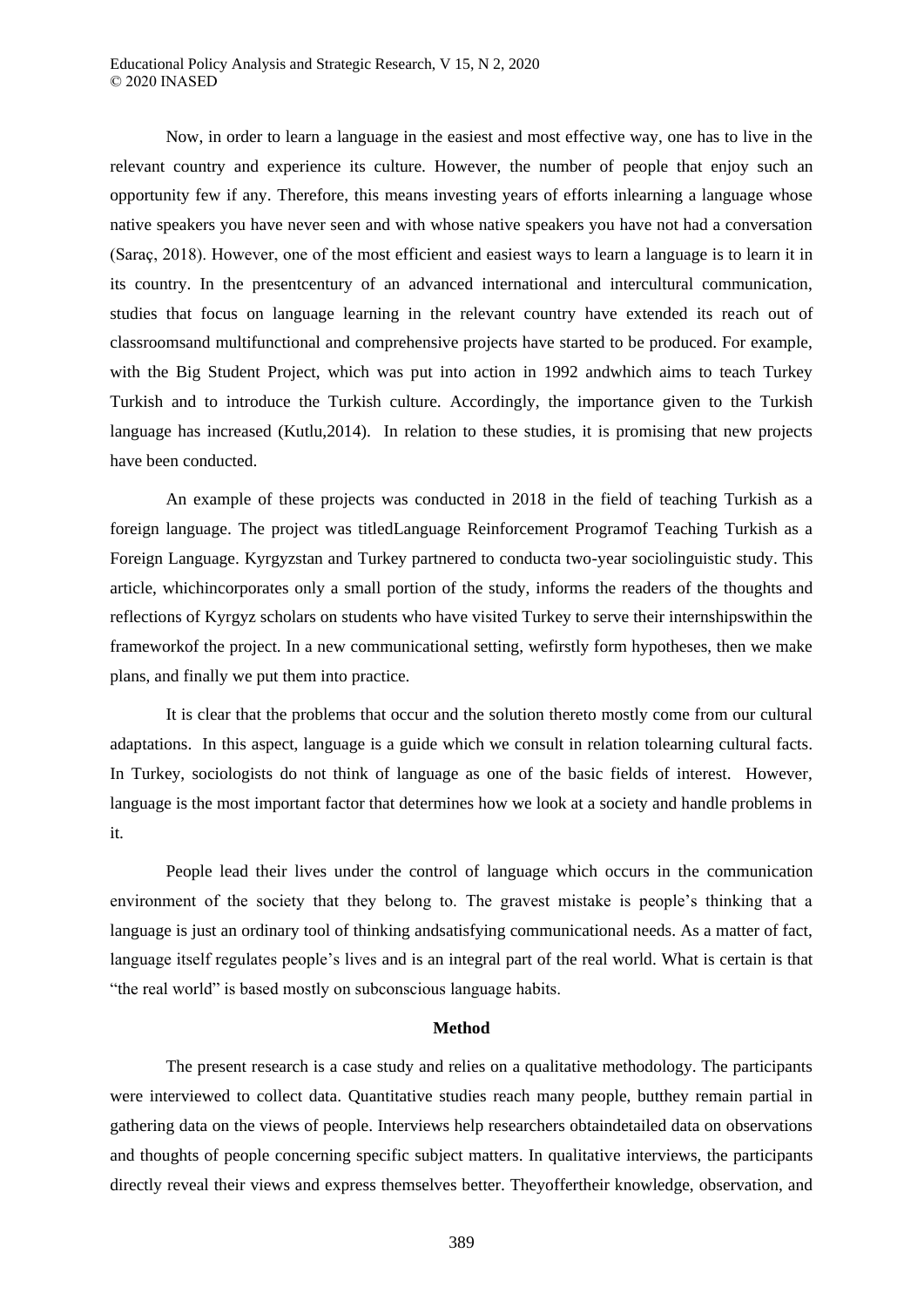experiences about a subject in detail and thus provide a rich corpus of data for researchers (Patton, 2014).

## **Data Collection Tools**

The data collection tool of the study isa qualitative interview. Interviews are one of the most preferred data collection tools in qualitative research. In interviews, individualsfeel free to express themselves (Yıldırım & Şimşek, 2011 p.127).According to the scholars' views how the Kyrgyz students who had the chance to come to Turkey via the Language Reinforcement Projectwere affected by the internship in general and how the components of this project will contribute to Turkish and Kyrgyz people are the research questions of the study. At the beginning of the research, an interview form was produced by the researchers. The questions below were asked to the participants.

*Can you give information about the joint studies that Yusuf Balasagun Kyrgyz National University and some other universities (Manas, BGU) conduct with Turkey?*

- 1. How would you interpret your students' views on Turkey?
- *2. What are the gains that your students have made fromtheir visits to Turkey?*
- 3. From a sociolinguistic perspective, how do you think your students' learning Turkish *affects both societies?*
- *4. With which skillshave you observed your students had the most severe difficulties as they learned Turkish?*
- 5. How does your students'travelling to Turkey and working there affect your *students'attitudes?*
- *6. What are the positive and negative changes in your students who have been to Turkey?*
- *7. Turkish and Kyrgyz languages are cognately related andshare cultural similarities.Could you explain the cultural and social relations between Turkey and Kyrgyzstan?*
- *8. How does the relations between Kyrgyzstan and Turkey throughout the history of both countriesaffect the peoples of these two societies?*
- *9. I you were to explain education with a metaphor/similepertaining toyour students'visits to Turkey, which onewould you use? For example, similar to sugar put on drugs, education is the fog lamp on a foggy day, education is like a traffic sign, one language one person, knowing a language is like a magical universe.*
- *10. Is there anything else you would like to add?*

# **Validity and Reliability**

In this study several aspects were given importance to improve validity and reliability: (1) Every processof the research was explained in detail (2) In the findings section, firstly the topics were identified. Later the scholars' views were providedunchanged. (3) Expertswere asked to express their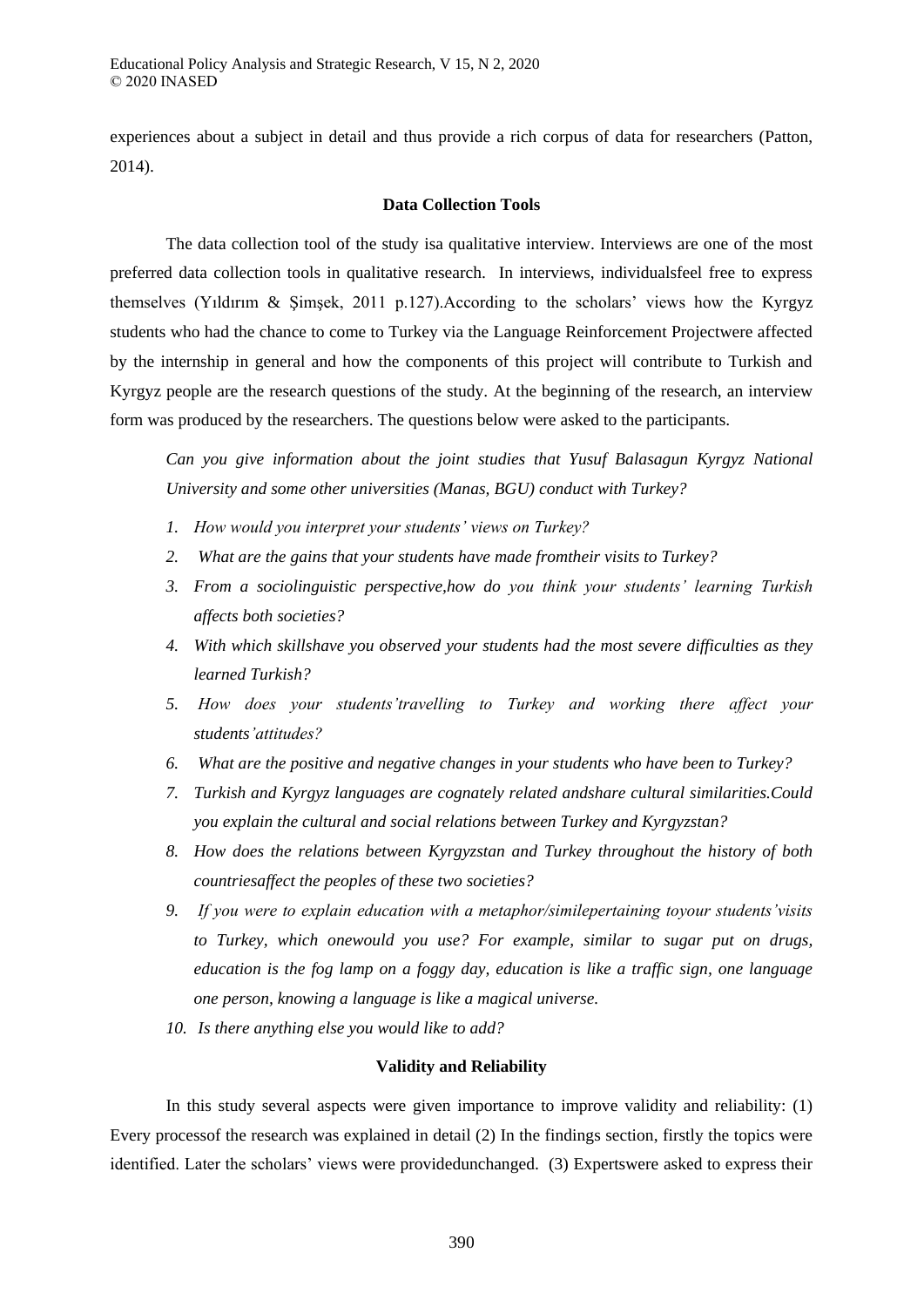opinions on the data collection tools used in this study. Based on theiropinions, the necessary changes were made in the tools. (4) During the data analyses, themes and codes were jointly created by the researchers and the experts. The themes andcodescreated as such were then compared. (5) The themes were sent to two objective participants. The themes wererevisedif there were deficiencies and mistakes. (6) The data and the data collection tools were kept secret. At the beginning of the study, the researchers introduced themselves to the participants. The identities of the participants were kept secret. They were informed that the information they provided would only be used for scientific purposes.

Reliability=Consensus/(Consensus Divergence)= 99/ (99+13)=0.88.The reliability of the survey was calculated to be0.88. According to Miles and Huberman (1994, as cited inCreswell, 2013),the reliability coefficient of coding should be at least 0.80 in order for a study to be reliable.

#### **Study Group**

Table1 shows thatthe sample consists of 10 volunteering scholars, i.e. sixfemalesand four males, which. All the participants were studyingat Yusuf Balasagun Kyrgyz National University. The participants'ages range between 35 and50 years.

| Gender | Participant's Age | <b>Participant's University</b>            |
|--------|-------------------|--------------------------------------------|
| 1Е     | 50-55             | Yusuf Balasagun Kyrgyz National University |
| 2E     | $45 - 50$         | Yusuf Balasagun Kyrgyz National University |
| 3K     | $35-40$           | Yusuf Balasagun Kyrgyz National University |
| 4K     | $35-40$           | Yusuf Balasagun Kyrgyz National University |
| 5K     | $40 - 45$         | Yusuf Balasagun Kyrgyz National University |
| 6E     | $35-40$           | Yusuf Balasagun Kyrgyz National University |
| 7K     | $35-40$           | Yusuf Balasagun Kyrgyz National University |
| 8E     | $35-40$           | Yusuf Balasagun Kyrgyz National University |
| 9K     | $50 - 55$         | Yusuf Balasagun Kyrgyz National University |
| 10K    | $40 - 45$         | Yusuf Balasagun Kyrgyz National University |

**Table 1.** Personal Facts

#### **Gathering Data**

The available literature was reviewed to determine the interview questions.Experts were asked to revise the questions to refine the questions. A total of tenscholars were contacted by email. Six were female and four were male. A great many scholars that work at the university were contacted, but only the volunteers participated in this study. The identifying facts of the participants were not provided in the research.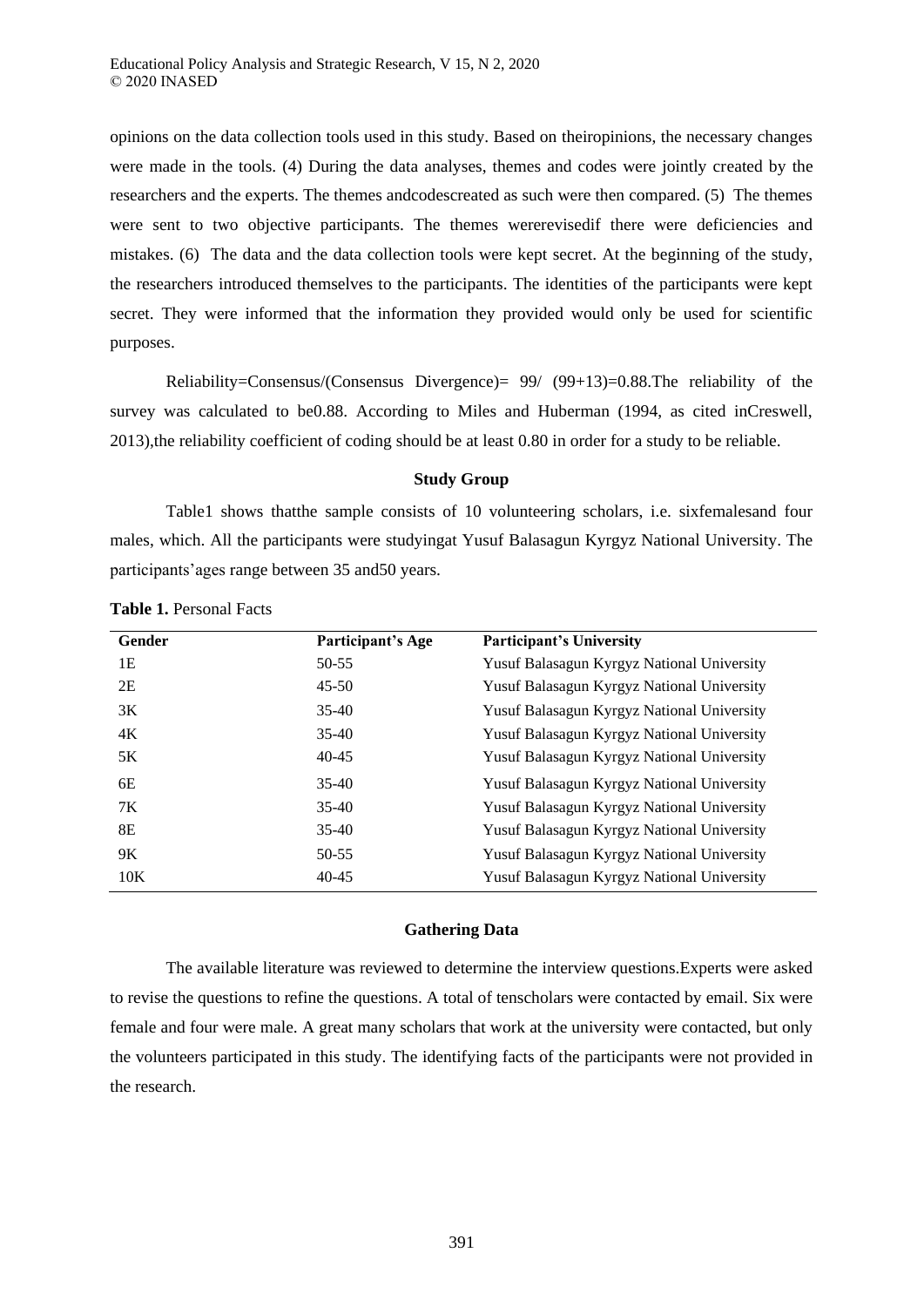# **Data Analysis**

For this research, content analysis,a part of qualitative data analysis, wasemployed. In content analysis, firstly data are obtained. Similar data were conglomeratedto form the themes. The researcher organized these themes. Finally, the identified themes were analyzed. When the data wereanalyzed in qualitative research, the stepsare as follows: 1- The data are coded. 2- The themes were formed. 3- The codes and themes were organized. 4- The findings were described. 5- The findings were interpreted (Yıldırım&Şimşek, 2011).

### **Findings and Discussion**

### **Table 2.** Joint Work

| <b>Participant Institutions</b>                                                | Gender |
|--------------------------------------------------------------------------------|--------|
| Collaboration with TÖMER                                                       | 1Ε     |
| Doing Internships (Kastamonu, Hitit University)                                | 1E,6E  |
| Meetings                                                                       | 2E     |
| Concerts                                                                       | 2E     |
| Support of Turkish scientists (Aziz Sancar, etc.)                              | 2E, 7K |
| Joint activities                                                               | 3K     |
| Turkish courses                                                                | 4K     |
| Conferences                                                                    | 6E     |
| <b>Seminars</b>                                                                | 6E     |
| Mevlana Program                                                                | 7K, 8E |
| Master of Arts                                                                 | 8E     |
| Turkish council (Kyrgyz National University, Manas University, BGU University) | 9K     |
| Turkish Language Center (Yusuf Balasagun Kyrgyz National University            | 10K    |
|                                                                                |        |

Most of the participants gave positive answers to the question ifthe universities in Kyrgyzstan and Turkey conduct studiesin which they collaborate. The universities of these two countries jointly conducted many different activities. Turkey also provided support forKyrgyzstan in scientific issues. The participants stated that there was a Turkish language department at Yusuf Balasagun Kyrgyz National University and Turkish lessons wereoffered there since 2004. The students of Yusuf Balasagun Kyrgyz National University can serve their internshipsat Manas University. Aziz Sancar too supported Yusuf Balasagun Kyrgyz National University in Kyrgyzstan. Moreover, with the Mevlana Program students can visit Turkey, which has enhanced the relationship between these two countries. Besides, Yusuf Balasagun Kyrgyz National University, Manas University, BGU University formed the Turkish Council. Thanks to the held meetings, the friendly relationship between these two countries were strengthened. It was provided that they got to know each other's traditions.

*"At Yusuf Balasagun Kyrgyz National University, there is a Turkish language department in the department of foreign languages. Turkish has been taught there since 2004 and it has been training linguists. This department is in a close relationship with Manas University, Anatolian*  high schools, and TÖMER. They complete their teaching internships there. There are also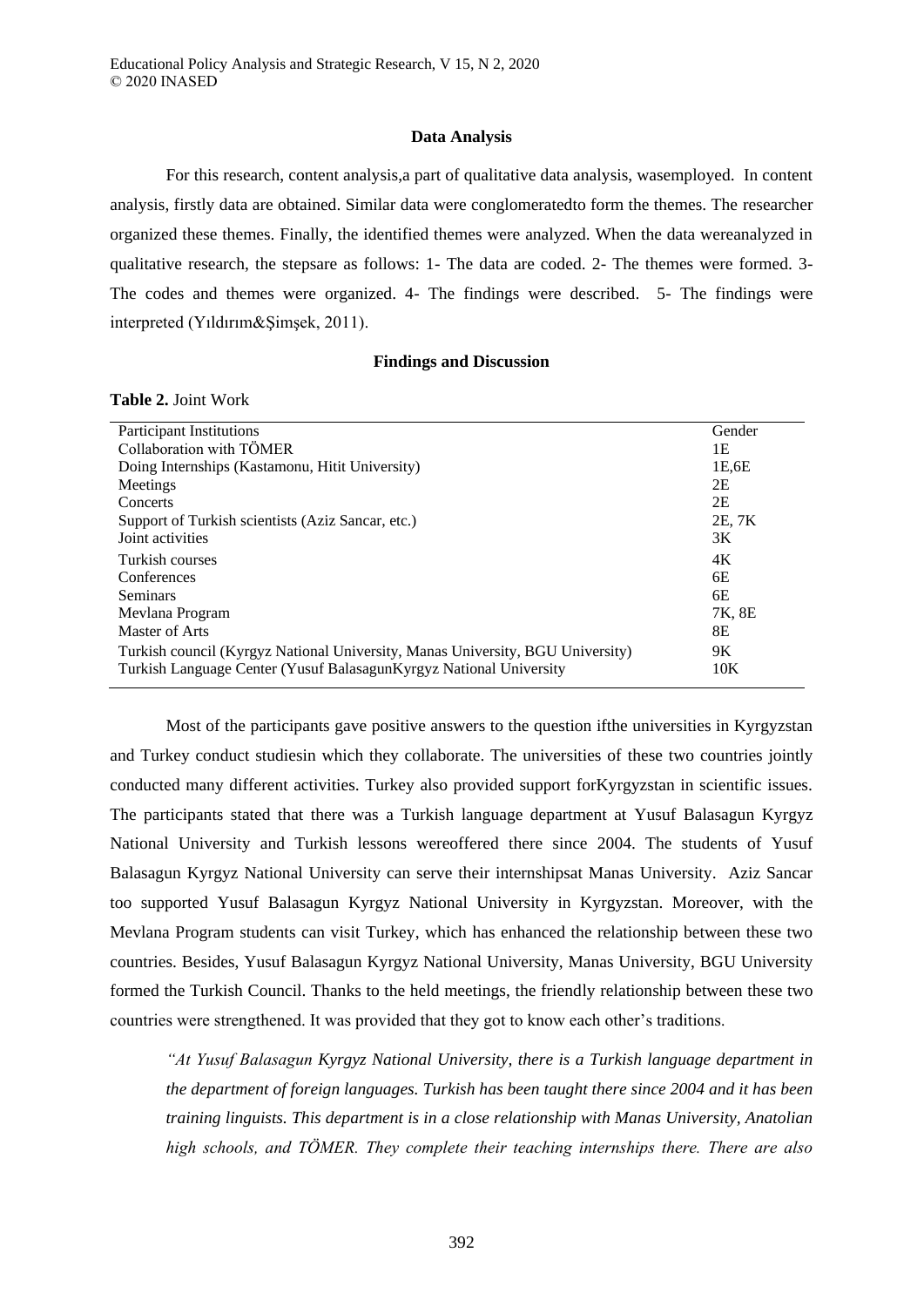*students who go to Turkey for internships. For example, 12 students went to Kastamonu Hitit University and received a one-year education there.(1E)*

*"There are many collaborations between Yusuf Balasagun Kyrgyz National University and Turkey. For instance,*

- *1. I can talk about the help of Aziz Sancar.*
- 2. *I cansay how great the Mevlana Program is.* "(7K)

*As far as we know there is a Mevlana Program with Turkey. With the Mevlana Program, we can both have an MA in 7 or 8 universities in Turkey or get a one-month education in Turkey in winter.* " (8E)

*"In 2016, 2017, and 2018 with an activity called 'Turkish Council' we collaborated with Kyrgyz National University and BGU University. People from Turkey, Turkistan, and Kyrgyzstan too joined this council. In 2016 people from three countries came to Kyrgyzstan and there was a big meeting. A three-day meeting with the guests was arranged by Manas University. The aim of this meeting was to form the unity and friendship of these countries and to introduce their respective traditions to each other. TheTurkish Council still works actively at the present time.* "(9K)

| Opinions                                  | Gender                  |
|-------------------------------------------|-------------------------|
| Satisfied                                 | 1E,2E,3K,4K,5K,6E,7K,8E |
| Positive thoughts                         | 2E, 6E, 7K              |
| They want to receiveeducation in Turkey   | 2E,4K                   |
| They want to work in Turkey               | 1E, 2E, 5K, 7K, 8E      |
| They are interested in Turkey             | 2E                      |
| They like the education system in Turkey  | 4K                      |
| They want to have an internship in Turkey | 1Ε                      |
| Hope to go to Turkey                      | 9K                      |
| All students have different thoughts      | 10K                     |
| A nice, touristic country                 | 10K                     |

**Table 3.** Students' Views on Turkey

The participants answered the question "How would you interpret the views of your students towards Turkey" by saying that they would prefer to go to Turkey for different reasons. The main reasons are for education, work, internships, and for touristic purposes. For students, going to Turkey is their biggest dream and ambition. Generally, the students who were interviewed said that they were satisfied with their visits to Turkey. One participant remarked that everyone may have different views on Turkey. Turkey attracts the attention of Kyrgyzstudents. They like to come to Turkey because they like Turkey culturally, they are satisfied with the education system, and they want to work in Turkey.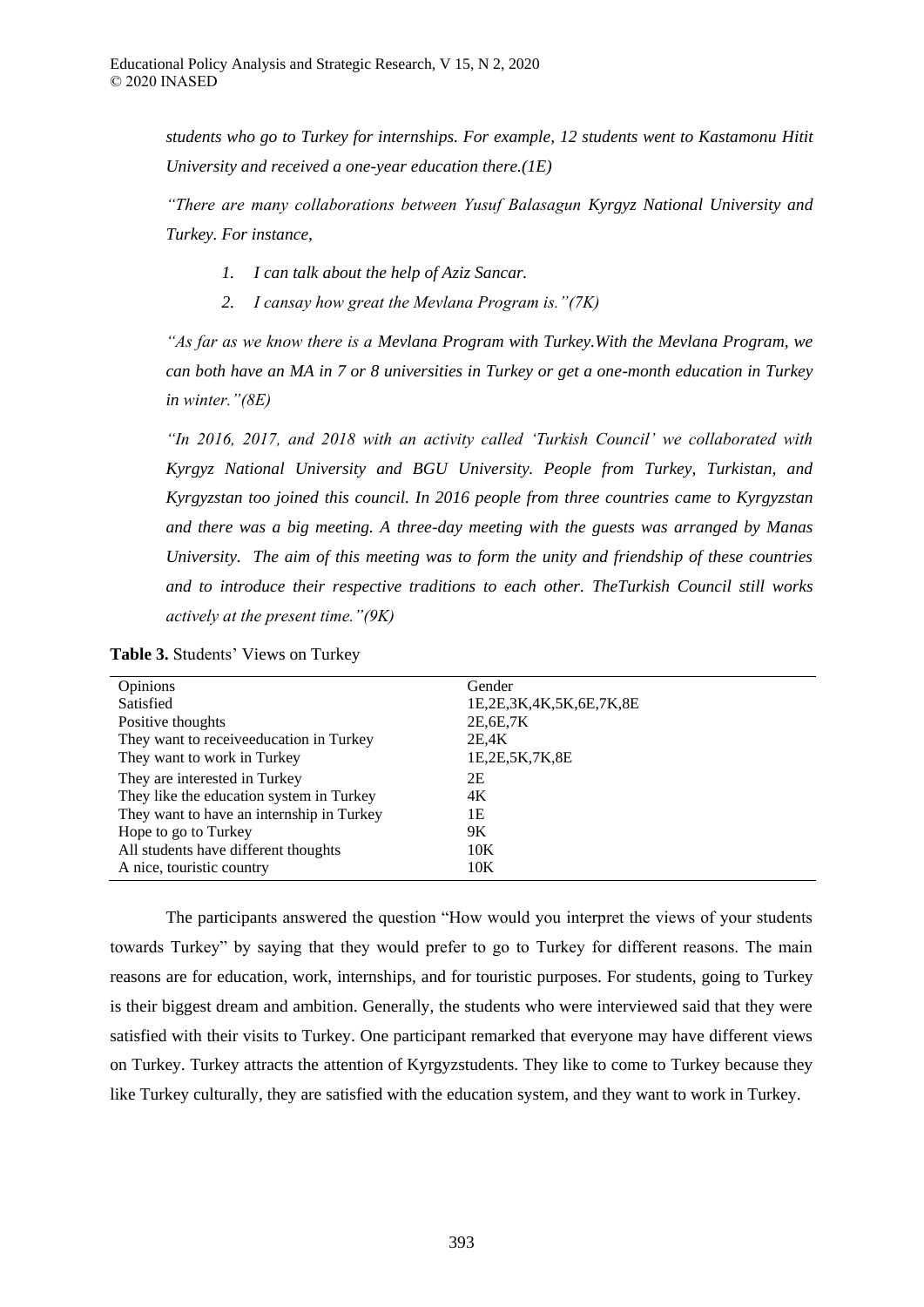*"The students to visit Turkey are always satisfied and happy. They learn Turkish willingly. Students go to Turkey both to have an internship and to work and they are happy when they return.*  $^{\prime\prime}(1E)$ 

*"I can say that students' views on Turkey is very positive because they work in Turkey during their summer break and come back. The ones who cannot go want to go and think about going to Turkey.* " (7*K*)

*"They have very positive views. For example, Turkey was my aim. In order to achieve our goal with my classmates, we went to Turkey and they greeted us very well. Turkey is a developing country and they are a nation that likes science and books." (9K)* 

*"All the students have different views on Turkey, in my opinion it is a tourist area."* (10K)

**Table 4.** Students' Gains from Visiting Turkey Programs

| Gains                                                    | Gender              |
|----------------------------------------------------------|---------------------|
| It enables one to like Turkish                           | 1Ε                  |
| It enables one to know Turkish people closely            | 1E,10K              |
| It gives the chance to see the things available in books | 1Ε                  |
| It gives the chance to compare and know cultures         | 1E, 3K, 5K, 7K, 9K  |
| It forms a bridge between the two countries              | 1E.7K               |
| It enables one to learn the Turkish language well        | 2E, 3K, 10K         |
| It enables one to see new places                         | 3K,6E               |
| It increases interest in Turkey and Turkish              | 4K                  |
| It brings in new aims                                    | 5K,9K               |
| It broadens horizons                                     | 5K, 6E, 7K, 9K, 10K |
| It enables one to work and earn money                    | 6E                  |
| It enables one to get education                          | 6Е                  |

It isclear in Table 4 that the travel programs to Turkey mainly gives students the chance to compare cultures and broaden their horizons. Moreover, activities like these allow students to receive education and to work in Turkey. Besides, it increases Kyrgyz students' interests in Turkey and Turkish. It allowsthem to learn the Turkish language well. It provides them to know their Turkish friends well and help them know the two cultures by comparing them. Students have the chance to see closely what they have read about in books. The travel programis like a bridge between these two countries.

*"This kind of programs make our students like Turkish better and help them know their friends closely, see places that they have read about in books, and compare the cultures. It allows them to have a strong bridge between these two countries " 1E* 

*"This kind of visit programs to Turkey help students gain new aims, broaden their horizons, and know a new culture " 5K* 

*"This kind of programs are beneficial for students because they not only work and earn money, but also they get education and travel. They achieve good things for themselves.* " *(6E)*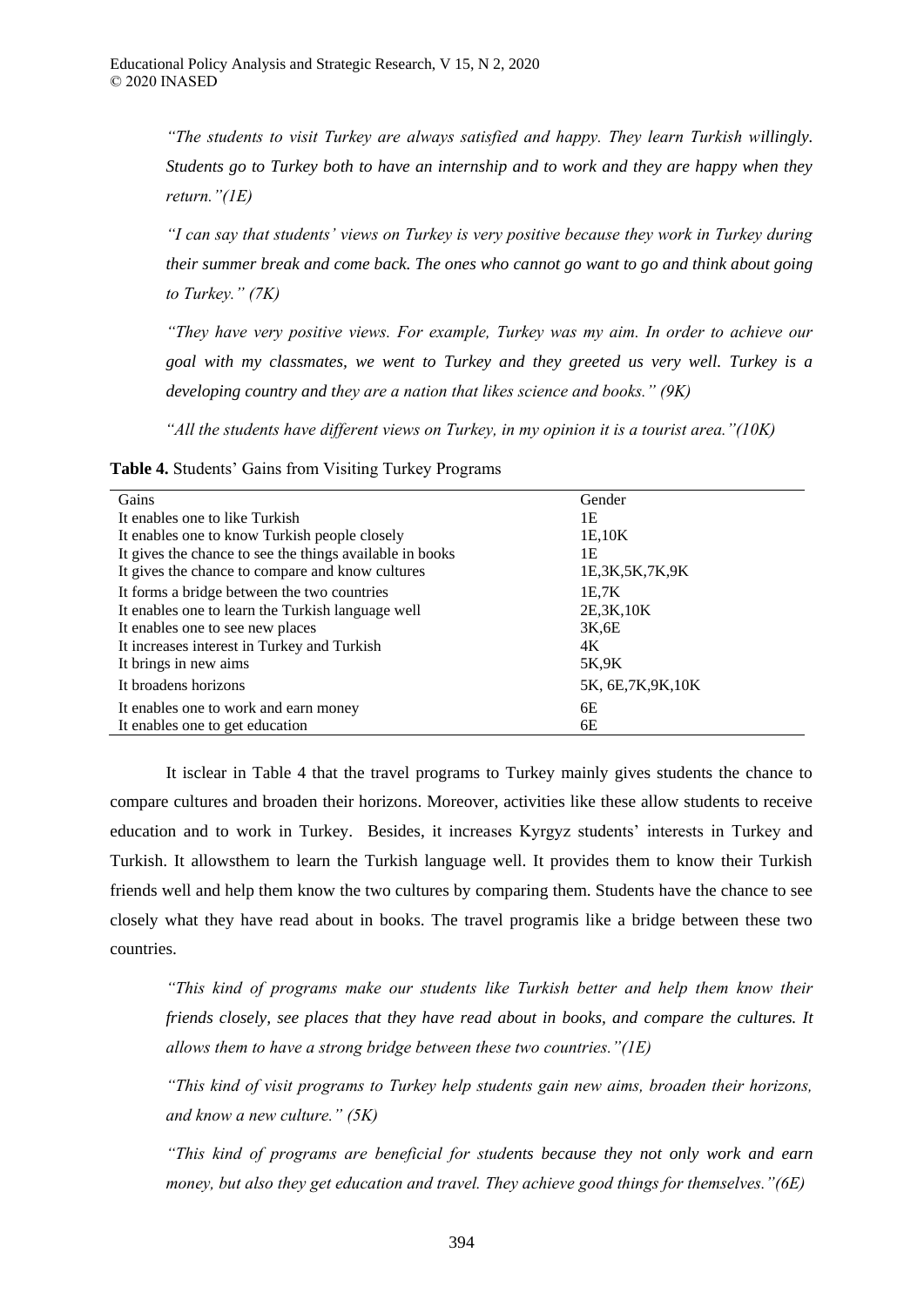*"This kind of visit programs change students' views on the world and they have a big contribution to knowing the cultures of Turkish people. It makes the relationship between the two countries beautiful." (7K)* 

"Students gain new information andmake new friends. Their Turkish improves. They get to *know Turkey and their Turkish friends better.* " (10K)

**Table 5.** Sociolinguistic Effects of Learning Turkish on Students

| Sociolinguistic Effects                            | Gender              |
|----------------------------------------------------|---------------------|
| They observe the country                           | 1E.7K               |
| They bring the positive qualities to their country | 1E, 5K, 10K         |
| They introduce their country to other countries    | 1Ε                  |
| A thorough investigation of both societies         | 1E,10K              |
| Friendship and peace                               | 2E, 5K, 7K, 9K, 10K |
| Education                                          | 3K                  |
| Economic stability                                 | 3K                  |
| Learning a new language                            | 4K, 6E, 9K          |
| <b>Making Turkish friends</b>                      | 9K                  |

When the participants were asked on what topics would benefit students learning Turkish, the majority of the participants said that they think that the friendship between the two countries would improve. They may broaden their horizons by learning a new language. The majority of the participants think that they can bring the positive qualities in Turkey to their countries. Additionally, learning Turkish can help the two societies know each other in many ways.

*"When we look at it from a sociolinguistic perspective, learning Turkish may affect both countries in terms of friendship and peace." (2E)* 

"Learning Turkish affects both countries in terms of a good relationship, a steady friendship *and new opportunities " 5K* 

"I know that knowing Turkish is good for finding Turkish friends, speaking Turkish and *creating a person out of yourself is beneficial for both countries."* (9K)

*A* student knowing Turkish and Kyrgyz may form a strong bridge between these two *countries and in every aspect. The student may learn the culture and traditions ofthese two societies. Theyacquire new information and teach it to their people." (10K)* 

| Difficulties                | Gender |
|-----------------------------|--------|
| Lack of literary books      | 1E,10K |
| Lack of linguistic books    | 1E,10K |
| Grammar                     | 2E, 3K |
| Morphology                  | 5K     |
| Syntax                      | 5K,7K  |
| Past tense, indirect speech | 9K     |
| No problem                  | 4K     |
|                             |        |

**Table 6.**Difficulties of Learning Turkish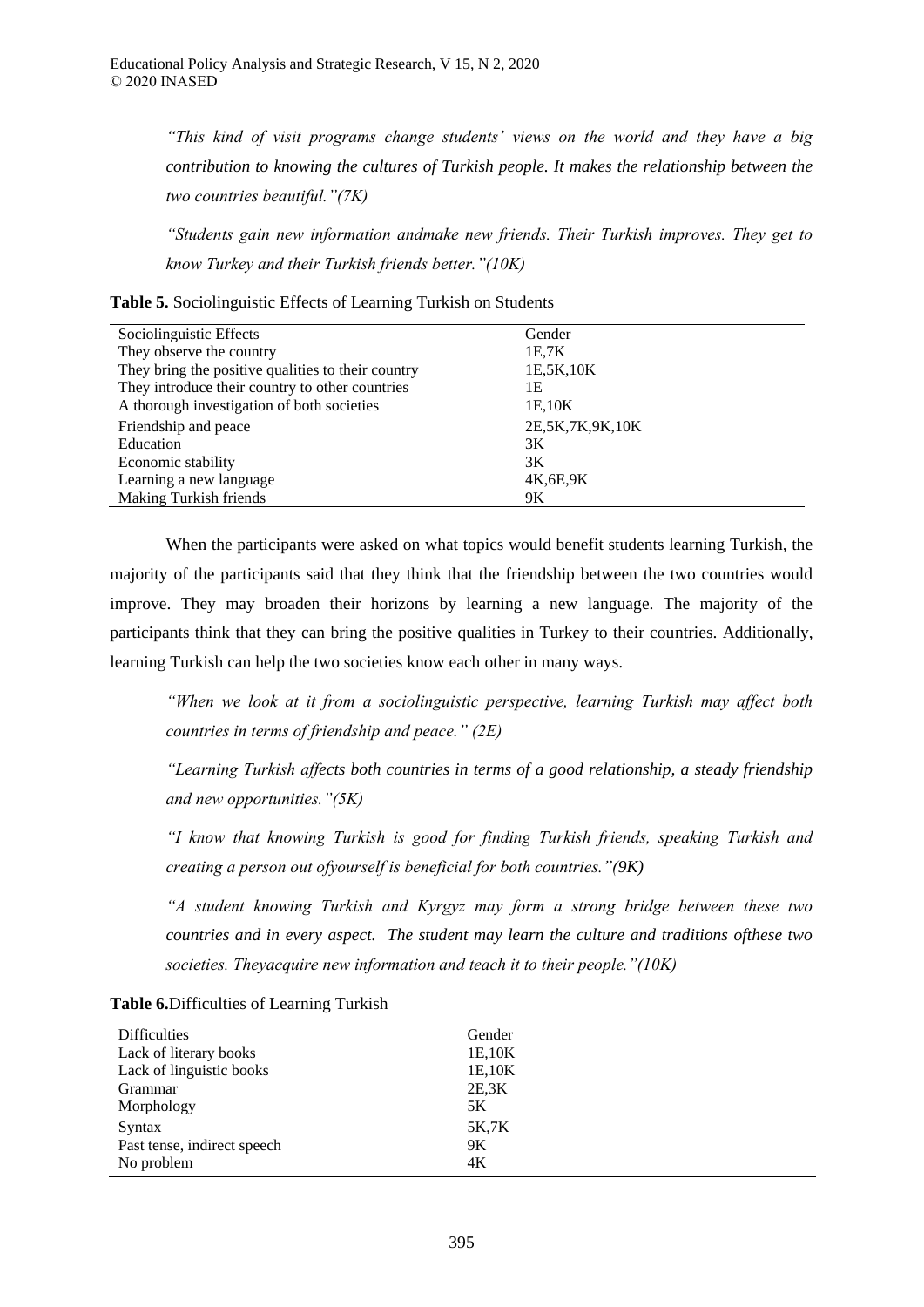When the participants were asked what kind of difficulties their students faced as theylearned Turkish, they said that the most serious problem was the lack of books. Moreover, students encountered problems with grammar subjects.Especially syntax, morphology, past tense, and indirect speech are thesubjects they had difficulty with.

"Students mostly have problems because of the lack of literary books. Besides, because there *are very few linguistic books, students cannot own a book of their own. Only teachers have linguistic books.*"(*IE*)

*"I think grammar " 2E* 

*"There isn't a major subject or problem our students have faced. Our students can learn everything easily because they are very hard-working " 4K* 

*"When learning Turkish, the students had difficulty with the syntactical and morphological subjects.* "(5K)

*"Some words in Kyrgyz and Turkish show that they come from one language. However, the* syntactical subjects are a little bit difficult." (7K)

*"I think that past tense, indirect speech may be difficult for the students who are new to the language "(9K)*

| Effects                  | Gender                |  |
|--------------------------|-----------------------|--|
| Practicing speaking      | 1E, 2E, 4K, 5K, 8E    |  |
| Making observations      | 1E.7K                 |  |
| Positive effects         | 1E,2E,3K,5K,6E,9K,10K |  |
| Knowing the culture      | 4K,7K                 |  |
| Developing world culture | 7K, 8E                |  |
| Gaining Experience       | 8Ε                    |  |
| Giving support           | 9K                    |  |
| Loving Turkey            | 10K                   |  |
|                          |                       |  |

**Table 7.** Effects of Learning Turkish on Students

What asked how students are affected by their visit to and working in Turkey, the majority responded that they were affected positively. Furthermore, one of the most important benefits is practicing Turkish by speaking it. In this way, they started to speak Turkish better and accurately. They hadthe chance to experience the Turkish culture closely. As they live in a different country, their world view develops. They gain experience. Turkish people support the Kyrgyz people. After Kyrgyz students had a chance to work in Turkey, they began to like Turkey much more.

*"I think it affects positively because when you practice everything gets deeper. They see much closely that Turkey is a developed country. They even want to live there if there's a chance.* "(1E)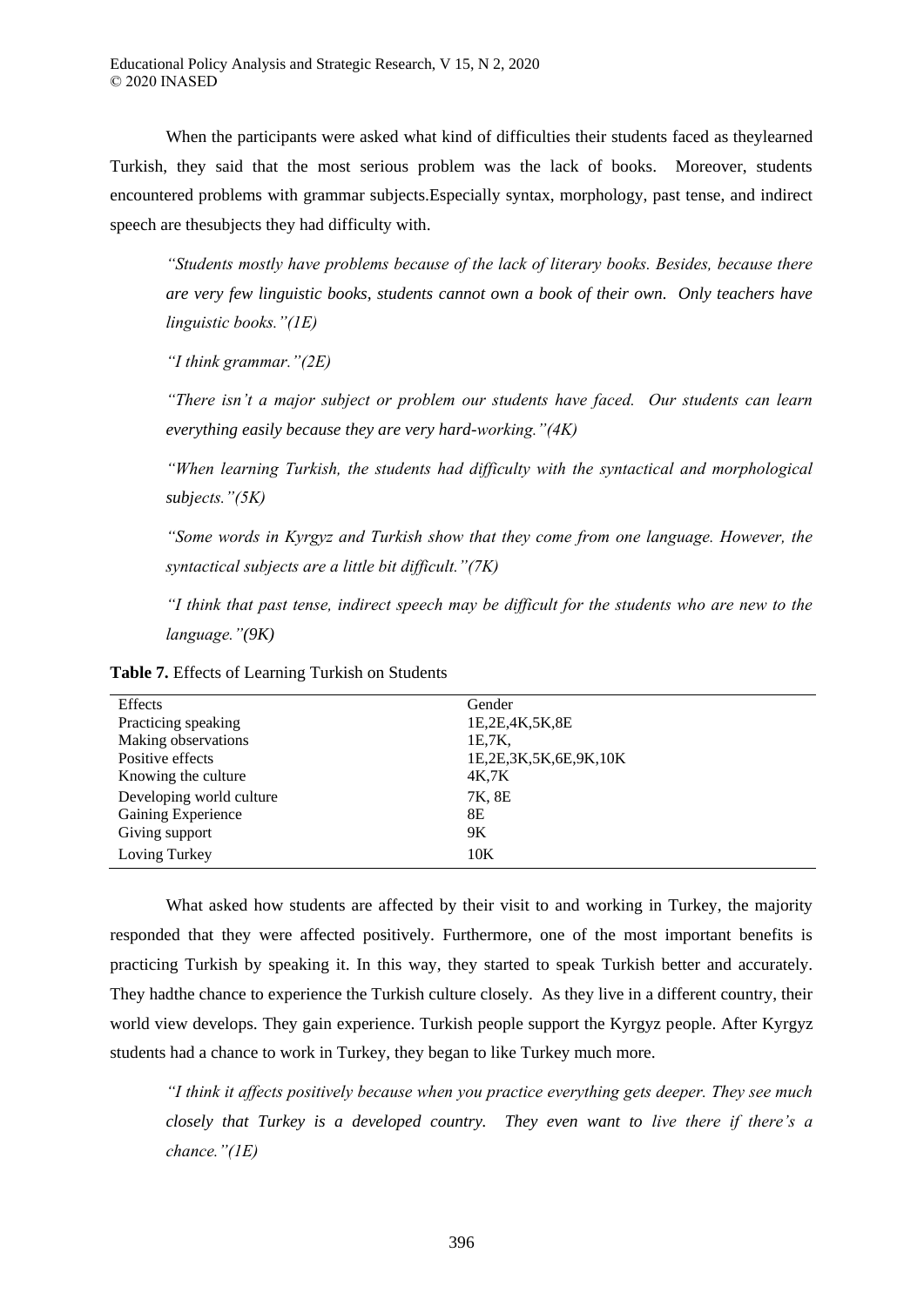*"I think that visiting Turkey and working there affected them positively and it had lots of help in practicing the language " 2E* 

*"Activities like these are very good for students. This is both practice for them and they learn the Turkish culture better[sic].* " *(4K)* 

*"They gaina lot of information about Turkey. They change their views on the world." (7K)* 

*"The change in their world view. They make bigger plans toward the future. They gain experience. They improve their language more.* "(8E)

| Ss. Affected by                        | Gender     |
|----------------------------------------|------------|
| Rich history                           | 1E, 6E, 7K |
| No bribing                             | 1E         |
| Respect for labor                      | 1E         |
| Appreciation for Turkey                | 2E, 3K     |
| Gaining positive qualities             | 3K, 4K     |
| Decrease in the desire to read         | 5K, 8E     |
| Improvement in the Turkish language    | 5K, 10K    |
| Improvement in one's view of life      | 5K, 8E, 9K |
| Negative qualities                     | 6E         |
| <b>Helpfulness of Turkey</b>           | 7K         |
| Increase in the knowledge about Turkey | 8E         |
| Deterioration in speech                | 8E         |
| Learning hospitality in Turkey         | 9Κ         |
| Being cheerful                         | 9Κ         |
| Snobbish people                        | 9K         |
| Self-confidence                        | 9Κ         |

**Table 8.** Transformation ofStudents Who Lived in Turkey

Some positive and negative changes in the students who visited and lived in Turkey have been observed. Table 8 shows in what ways these changes were observed by the scholars. According to the table, the majority of students were affected by the rich history of Turkey. Students liked the natural beauties and rich history of Turkey. It was observedthat theirview of life improved. Their selfconfidence increased. Their Turkish improved, but it wasalso observed that some students started using their native language in an informal way. Besides, after they started working in Turkey, their interest in reading decreased. They think that some people are far more snobbish. Generally speaking, the students' working in Turkey contributed to their development personally.

*"For me, Turkey is a place where I have a lot of close friends and siblings. I like how Turkey works in a system. It is rich in history and I believe it will develop more because there is no bribing in Turkey. You earn as much as you work. They do not abuse you, they respect labor, so one wants to work more and more. They enjoy working. For now, there is nothing negative.*"(*IE*)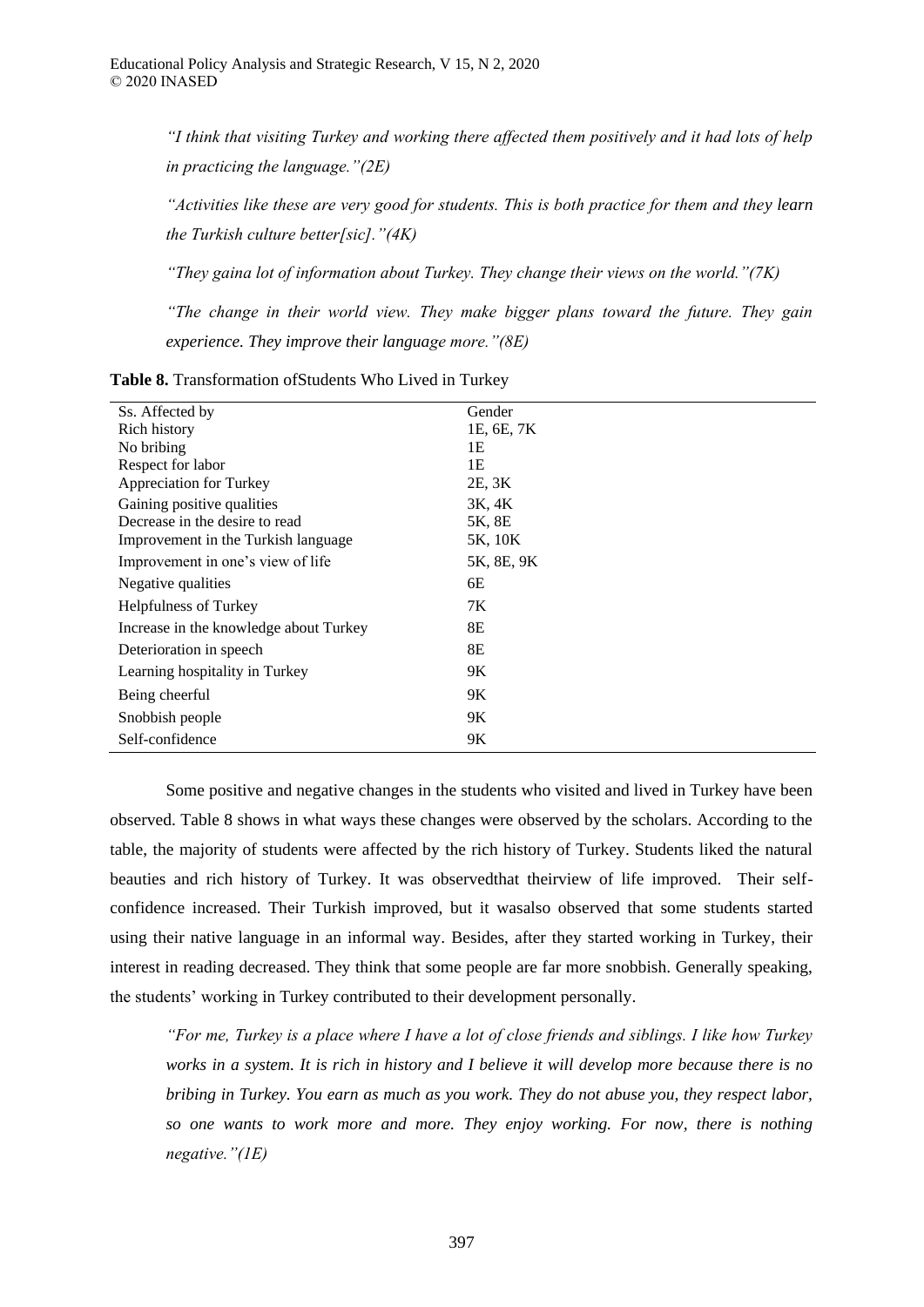*"In our students we always observe positive changes For this reason, we thank people who prepared this program by giving them the chance to learn Turkish."(4K)* 

*"Positive changes. They started speaking Turkish better. Their views on life changed. The negative effect is that they wanted to read less after they came from Turkey." (5K)* 

*"What is positive is that they gain more information about Turkey. What is negative is that they speak slang and they do not take their lessons seriously.* "(8E)

*"When we take on the positive side, they are hospitable, you learn to be cheerful. The negative side is that snobbish people are more. Students learn to stand up for themselves and to be selfconfident.* " (9K)

*"Positive changes. Their speaking Turkish gets better, I cannot see negative aspects for now. Everything is OK " 10K* 

| <b>Relationship Features</b>       | Gender                 |
|------------------------------------|------------------------|
| Having good relationships          | 1E, 2E, 6E, 8E, 10K    |
| Comparative thesis                 | 1E                     |
| Unity in language                  | 1E                     |
| Cultural similarities              | 1E, 3K, 4K, 5K, 6E, 9K |
| New activities                     | 5Κ                     |
| Hospitability                      | 7K                     |
| Optimism                           | 7K                     |
| Turkish Universities in Kyrgyzstan | 9Κ                     |
| Mutual respect of two countries    | 9K                     |
| More development needed            | 10K                    |

**Table 9.** Relationship between Turkey and Kyrgyzstan

The ancestral and cultural similarities are some of the factors that unite these two countries. The majority of the scholars, who were asked to reply, "How are the cultural and social relationships between Turkey and Kyrgyzstan?", stated that the relationships between these two countries are well. Further, it is thought that both countries have cultural similarities. They are cognately and culturally similar. To exemplify, celebrating holidays, being positive, and hospitability are mutual cultural aspects. All of these allowboth cultures to get closer. Opening Turkish universities in Kyrgyzstan, doing a comparative thesis at universities, arranging meetings for new activities over the last years are positive developments for both countries. The scholars' responses are as follows:

*"Yes, Kyrgyz and Turkish societies descended from one root. Their similarities are more than their differences. There are slight differences because they were long time agoseparated from each other, but if we look at the roots, they are the same. In the last years, the relationships have been getting better. There is an improvement in every aspect.For example, good theses are being written, comparative theses " 1E*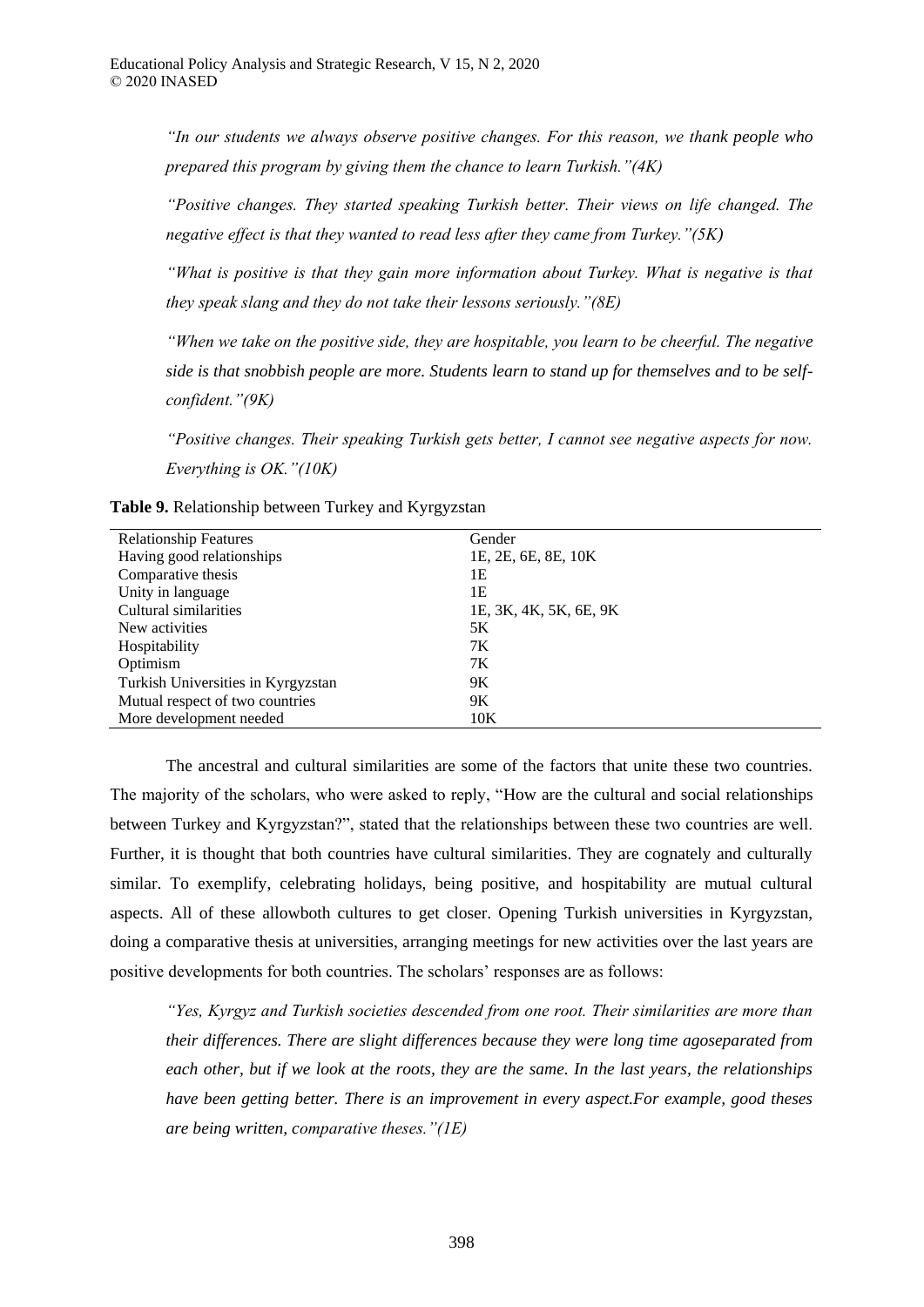*" he social and cultural relationships between Kyrgyzstan and Turkey are very good. As the history of both cultures are the same, there are significant similarities in cultures, and this increases Kyrgyz students' interest in learning the Turkish language." (4K)* 

*" he social and cultural relationship between Kyrgyzstan and Turkey is developing. Thus, there should be new programs and more activities should be produced to improve the relationship between the two sides." (5K)* 

*"It is clear for everyone that Kyrgyzstan and Turkey are sibling countries from the past. And they have been preserving the cultural and social relationship from the past to present.In other words, they have a good relationship " 6E* 

*"Both Kyrgyz and Turkish people are hospitable, optimistic people."(7K)* 

*"Nowadays the social and cultural relationship between Kyrgyzstan and Turkey is very good. Opening Turkish universities in Kyrgyzstan, celebrating holidays, the respect of both countries for each other is very pleasing.* "(9K)

*"Recently it is good, but it should be further developed." (10K)* 

| Relationship in History       | Gender         |
|-------------------------------|----------------|
| Negative events in Kyrgyzstan | 1Ε             |
| Positive effect               | 4K, 5K, 6E, 7K |
| No effect                     | 2E, 9K         |
| Effects                       | 10K            |
| Normal effects                | 3K             |
| Negative situations           | 8Е             |

**Table 10.** Historical Relationships between Kyrgyzstan and Turkey

In Table 10, the comments of the scholars on "How does the relationship between countries over the histories of these two nationsaffect their people are as follows: Some scholars think that the bad events having taken place in Kyrgyzstan will not affect Turkey negatively. Most of the scholars think that the historical events positively affect the relationship between the two countries. Some scholars think that the events having taken place does not affect the relationship between the two countries. There are also some scholars who think that the historical events strengthened the bonds between the two countries.

*"The negative events having taken place in Kyrgyzstan throughout its history do not affect Turkey negatively. The events having occurred in Kyrgyzstan concern only Kyrgyzstan.Other countries may refrain from getting involved inKyrgyzstan internal affairsoutof fear, but in the end, everything works out well." (IE)* 

*"No, there is nothing like that nowadays " 2E*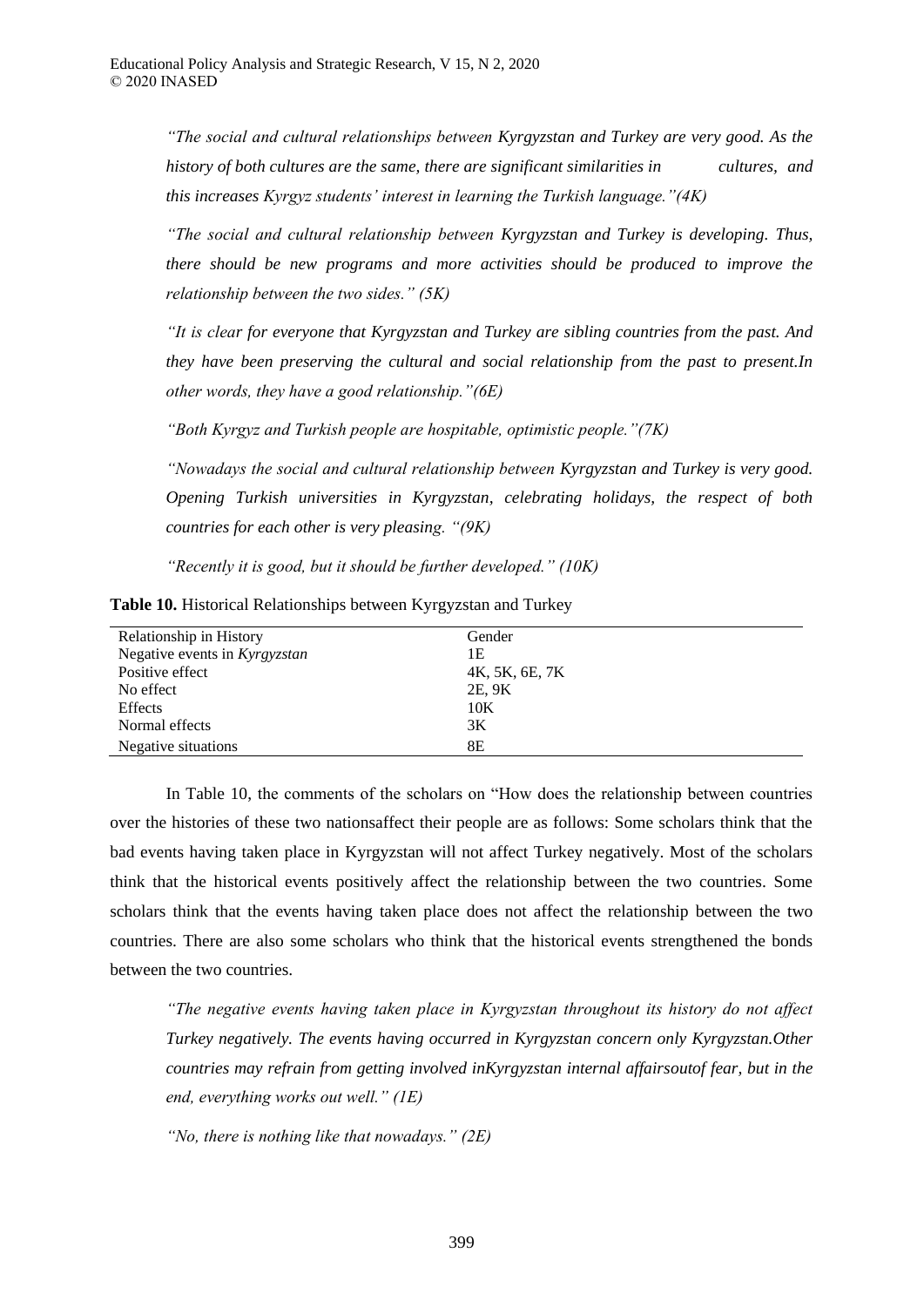*"I must say that it affects very positively because this situation further strengthens the bonds between the two countries." (4K)* 

*"It affects very well, very positively. Both sides treat each other with respect. They see each other as brothers and sisters " 5K* 

"(No) I think that the relationships over their historieshave affected both sides positively." *(6E)*

*"Actually, the ancestors of Kyrgyzstan and Turkey are one. These two countries lead a life as brothers and sisters " 7K* 

*"It is not historical, but in fact they beat a Turkish citizen in Kyrgyzstan, I mean bad people. And in Turkey, they beat an innocent Kyrgyz." (8E)* 

"The bad or good events in a country do not affect other countries in a bad or good way." *(9K)*

|  |  | <b>Table 11.</b> Metaphors of Kyrgyz Students on Their Education in Turkey |  |  |
|--|--|----------------------------------------------------------------------------|--|--|

| <b>Metaphors</b>                                                   | Gender |
|--------------------------------------------------------------------|--------|
| A full pool (clean and transparent)                                | 1E     |
| Clear water                                                        | 1E     |
| Science aluuiynemenenkudukkazgandai                                | 2E     |
| (Getting education/knowledge is like digging the land by a needle) |        |
| Light                                                              | 3K, 4K |
| Tree                                                               | 4K     |
| Traffic light                                                      | 5K     |
| Ocean                                                              | 6E     |
| A blind man regaining his sight                                    | 7Κ     |
| Transforming pessimism to optimism                                 | 8Е     |
| Having the qualities of a human being                              | 9K     |
| Living well                                                        | 10K    |
| Understanding the importance of life.                              | 10K    |
|                                                                    |        |

In Table11, the scholars were asked to metaphorizethe education Kyrgyz students received in Turkey. The scholars' perception about the education Kyrgyz students got in Turkey is positive as evidenced by the metaphors. They used the figurative expressions "full", "clean", "transparent", "pool", "clear water", "light", "tree", "traffic light"to refer to the education they got in Turkey. In addition, ocean, a blind man regaining his sight, and transforming pessimism to optimism are other figurative expressions. Somescholars think that education provides people with human qualities. A scholar explained this with a Kyrgyz expression: "*Bilimaluuiynemenenkudukkazgandai*",which translates into Turkish as "Getting education/knowledge is like digging the land by a needle". According to the scholars, education is essentialto living well and knowing the importance of living.

*A student who goes to Turkey to get education is like a full pool. A clear, transparent pool or like clear water.* "(1E)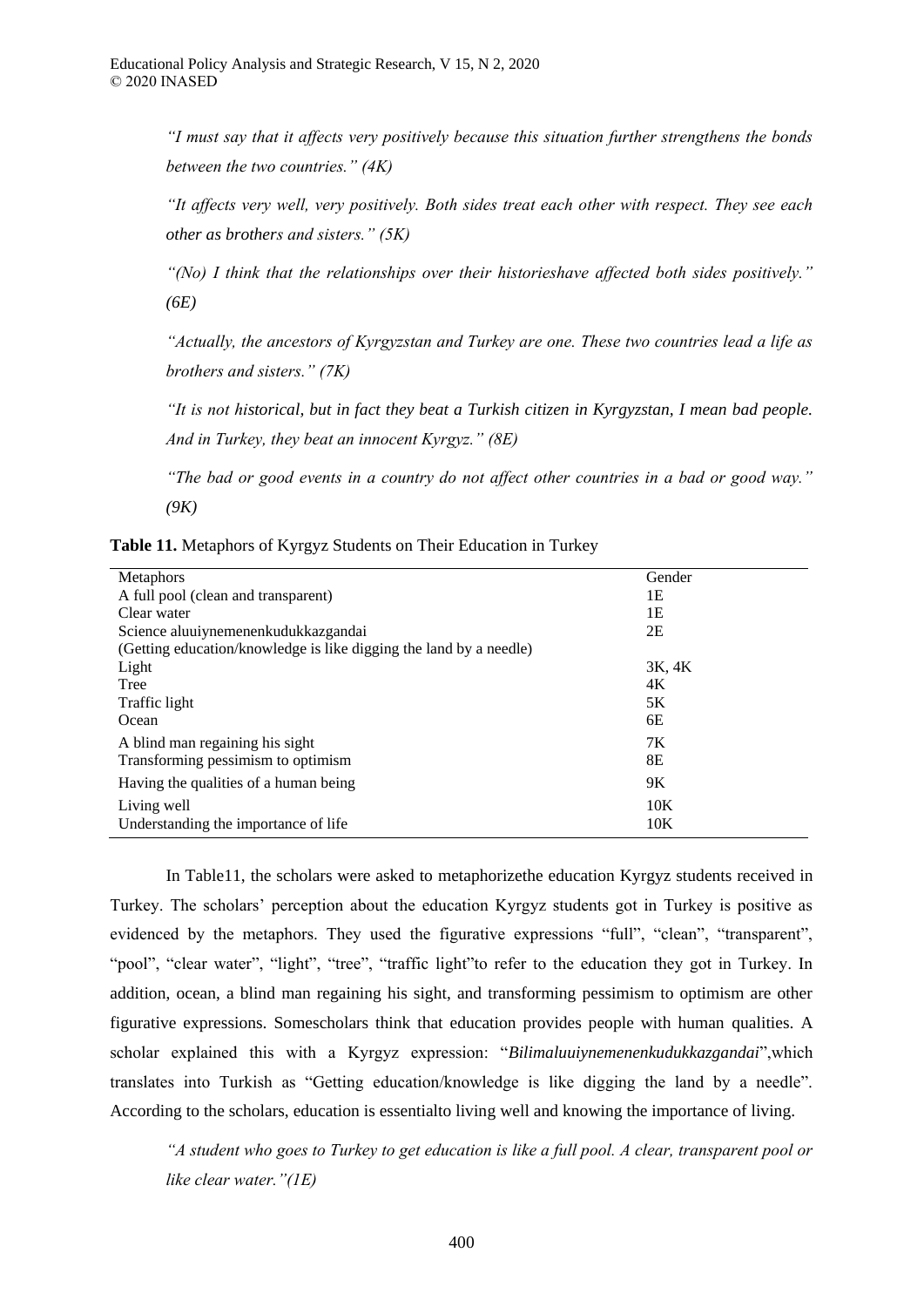*"We have a good proverb (idiom) Bilimaluuiynemenenkudukkazgandai. I was going to use this idiom*."(2E)

*"Information is light."(3K)* 

*"I would say: Read friends!Education is like a tree. The more you water it, the faster it'll* grow. The more books you read, the more you will learn. Don't forget education is *light.* " (4*K*)

*"Education is like a traffic light. I would say that an educated person would be afraid of nothing " 5E* 

*"Education is an ocean " 6E* 

"An educated person is a blind person seeing again." (7K)

*"Education transforms this pessimism to optimism." (8E)* 

*"A person who gets education learns to get the qualities of a person." (9K)* 

*"Education is living well, learning the importance of living." (10K)* 

|  |  |  | Table 12. Feelings, Thoughts, and Suggestions |
|--|--|--|-----------------------------------------------|
|--|--|--|-----------------------------------------------|

| Thoughts, Suggestions etc.                      | Gender  |
|-------------------------------------------------|---------|
| Opportunities to go to Turkey                   | 1Ε      |
| PhD                                             | 1Ε      |
| Learning Turkish                                | 4K      |
| Learning the Kyrgyz language                    | 6Е      |
| The increase in universities                    | 6E      |
| Education possibilities between countries       | 7K      |
| Universities that have partnerships with Turkey | 8E, 10K |
| Exchange programs                               | 9K, 10K |

When thescholars were asked if they had something to add, some said that they did not want to add anything. The scholars who wanted to share their feelings and thoughts put forward these suggestions: Facilitating travels to Turkey for all the students who want to see Turkey may increase their chances to go to Turkey. It is expected that the chances for Kyrgyz students who want to pursue their PhD in Turkey willbe increased. Turkish people should try to learn the Kyrgyz language and Kyrgyz people should improve their Turkish. This will help reinforce the relationship between these two countries. It is hoped that the number of departments where Kyrgyz people can receivean education will be increased. If the number of exchange programs is increased in both countries, students are more likely to get education by benefiting from the exchange programs. In *Kyrgyzstan, if they open more universities partnering with Turkey and similarly if in Turkey with Kyrgyz partners* are, it will enable both countries to know each other closely.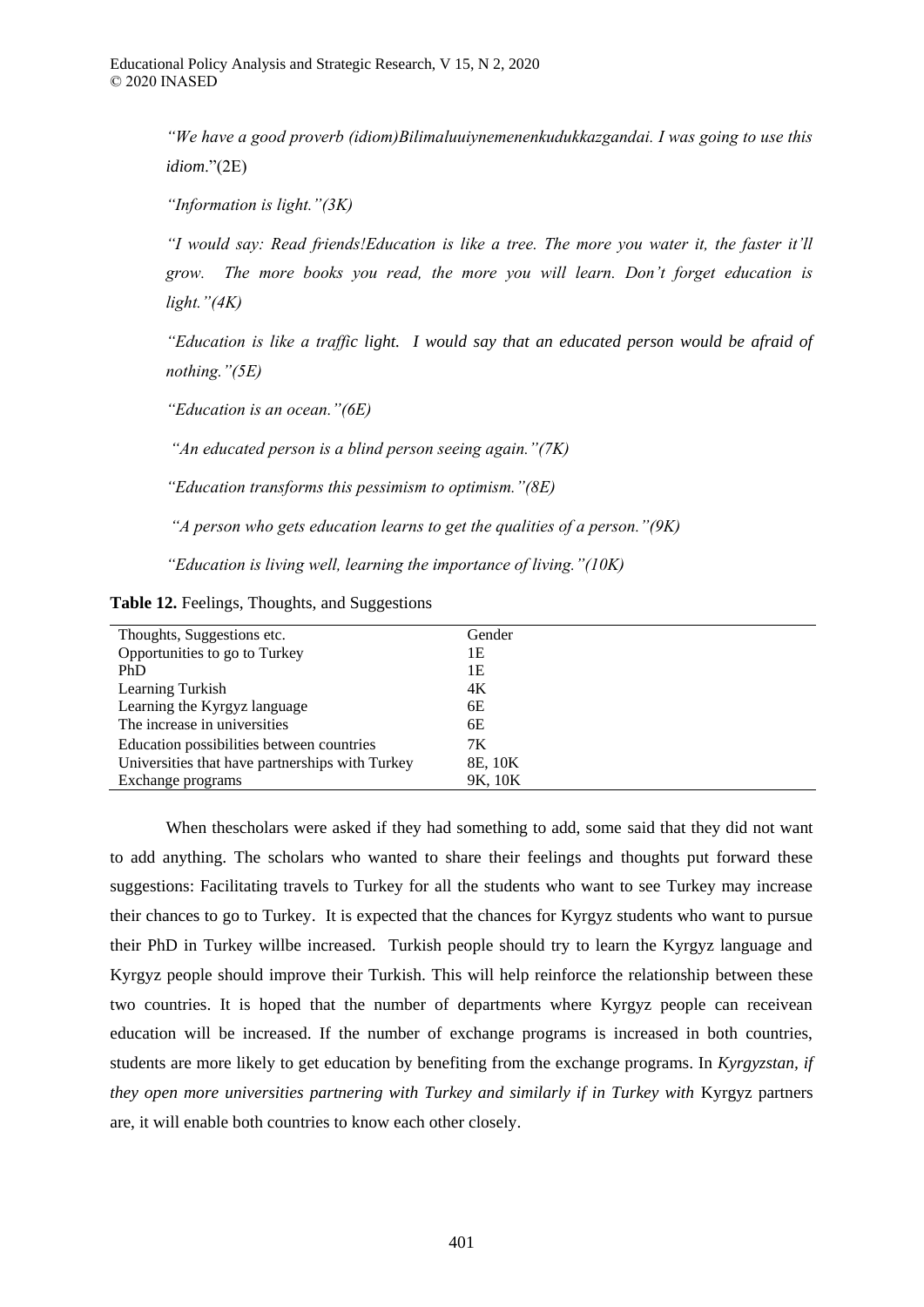"Increasing the number of people who want to go to Turkey. Providing students with *opportunities to go for a PhD program. For example, I would love to earn a PhD degree there if I had a chance.(1E)*

*"Learn Turkish, put an effort, improve your Turkish, "(4K)* 

*"The thing that I want to add is that in Turkey and Kyrgyzstan, there should be more universities for education and for Turkish people to learn the Kyrgyz language." (6E)* 

*"To make it easier for students to get education in these two countries."* (7*K*)

*" o establish good relationships with universities in Turkey, open more programs because most students cannot be accepted.* "(8E)

*"To increase the number of teacher and student exchange programs, to widen the field of education.*" (10K)

# **Conclusion and Discussion**

How can we make realistic assessments when we look at any part of the Turkistan geography, which is a source of our being, through the perspective of a guest? Realistic and helpful assessments about the countries and people in Turkistan as "One folk Seven states" would help reduce misunderstandings. Assessing Turkey and Turkistan based on language and culture from this viewpoint would prove fruitful. "Language" is above all because Turkish is a way of life. We extend the content of this statement as "language is a way of life". A Turkish proverb would be a sound foundation for a better discussion: "People communicate by talking, animals by smelling." As people who speak the same language have strong affective ties, it is difficult for evil-minded people to sow discord among them. Is the effect of the deterioration and corruption in the language in Turkey not a considerable factor? In fact, it is. Where have the conflicts over language, ethnicity, etc.dragged the country? It is possible to observe this phenomenon in every walk of a society.

Language in the most basic sense is a means of communication. In communication the aim is to convey the thoughts, feelings, and concepts that are formed in a person and achieve the result. The concepts are formed firstly in minds and then formed in molds to be transferred to the other side, the real world. Theconceptualization, molding, and transferring as suchmanifest themselves in syntactical elements that characterize the Turkish language. This system defines the lifestyle. In this way, language is a transformed phenomenon that discriminates cultural communities from one another. Culture is not only a style of life and thinkingof a single community but varies from community to community and refers topeople's method of general adaptation to a social environment. In this sense, it can be expressed that culture is the mirror of a language, a reflection.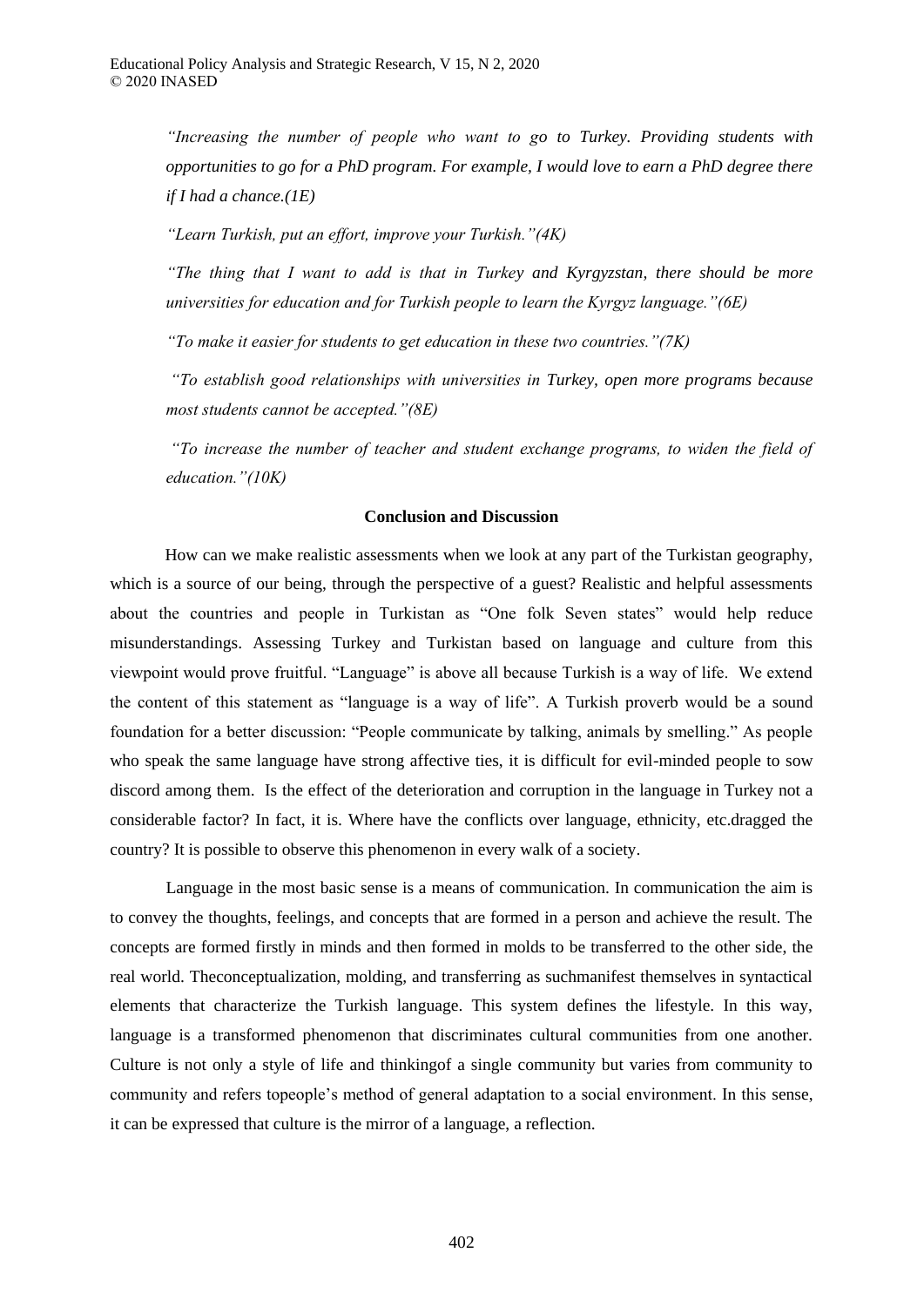Our conscious communicative skillsthat incorporate the privileged properties of colloquial language is the first step, base, and mediator for a conscious interaction that is essential for a social life.Thinking about specific thingsfacilitates talking about and discussions over them. The structure of language brings about certain choices and tendencies without being decisive in thoughts and behaviors. The way that Kyrgyz students learning Turkish by visiting Turkey and communicating with the native speakers of the target language is one of the best examples for this. Additionally, students express that they started to speak Turkish better by visiting Turkey.

There is a close relationship between the languages of people and their worldview. A language's rules are not the only things that separate a language from the other. Language bestows a society a different way of thinking, behavior, and living. This is why and howa society's view of the world and the value they give to people show differences. Relatedly, the thoughts of societies and people, the balance they form between matter and person, the behavioral preferences manifestthemselves through the languages they use. The relationship between Kyrgyzstan and Turkey enhanced by the Language Reinforcement Program. Kyrgyz students got the chance for a closer discovery of Turkey. Kyrgyz and Turkish Scholars collaborated.

The stronger relationship among the Turkish republics fosters the collaborations with Turkey, too. Accordingly, by the inner and outer forces that know the importance of language and people, there have been multidimensional problems that are too many to even classify. When we discuss the subject in consideration of the relationship between language and alphabet, it is possible to see how much they historically affect culture and lifestyle. The Bengutas alphabet, which is the beginning of written Turkish and our first national alphabet used by The Yenisei Kyrgyz and The Gokturks, are the alphabets estimated to go back a thousand years before Christ. The scholars who put forward the idea that the Bengutas alphabet is the national alphabet of Turkicpeople state that these letters were derived from Turkish stamps, pictures, and shapes (Ergin, 2006).

Now, the richness of Turkishculture preserves itself. There arecommon characteristics between the wedding ceremonies in Kyrgyzstan and Turkey likely the traditions in birth celebrations. In both cultures receiving one's blessings in case of death is common, too, as in the belief of evil eye of the people. As many features like these indicates the common root of Kyrgyzstan and Turkey even though these two people located in different lands apart from each other (Çeltikci& Kayhan 2016 p.77,78).

According to the scholars' views, the Kyrgyz students who had the chance to come to Turkey via the language reinforcement program were affected positively by the internships. Ifit got easier to travel to Turkey, more students would like to visit Turkey. It is considered that this internship program will contribute positively to Turkish and Kyrgyz people who believe that they descend from the same ancestral root. It is understood that this program is necessary but does not suffice on its own. As a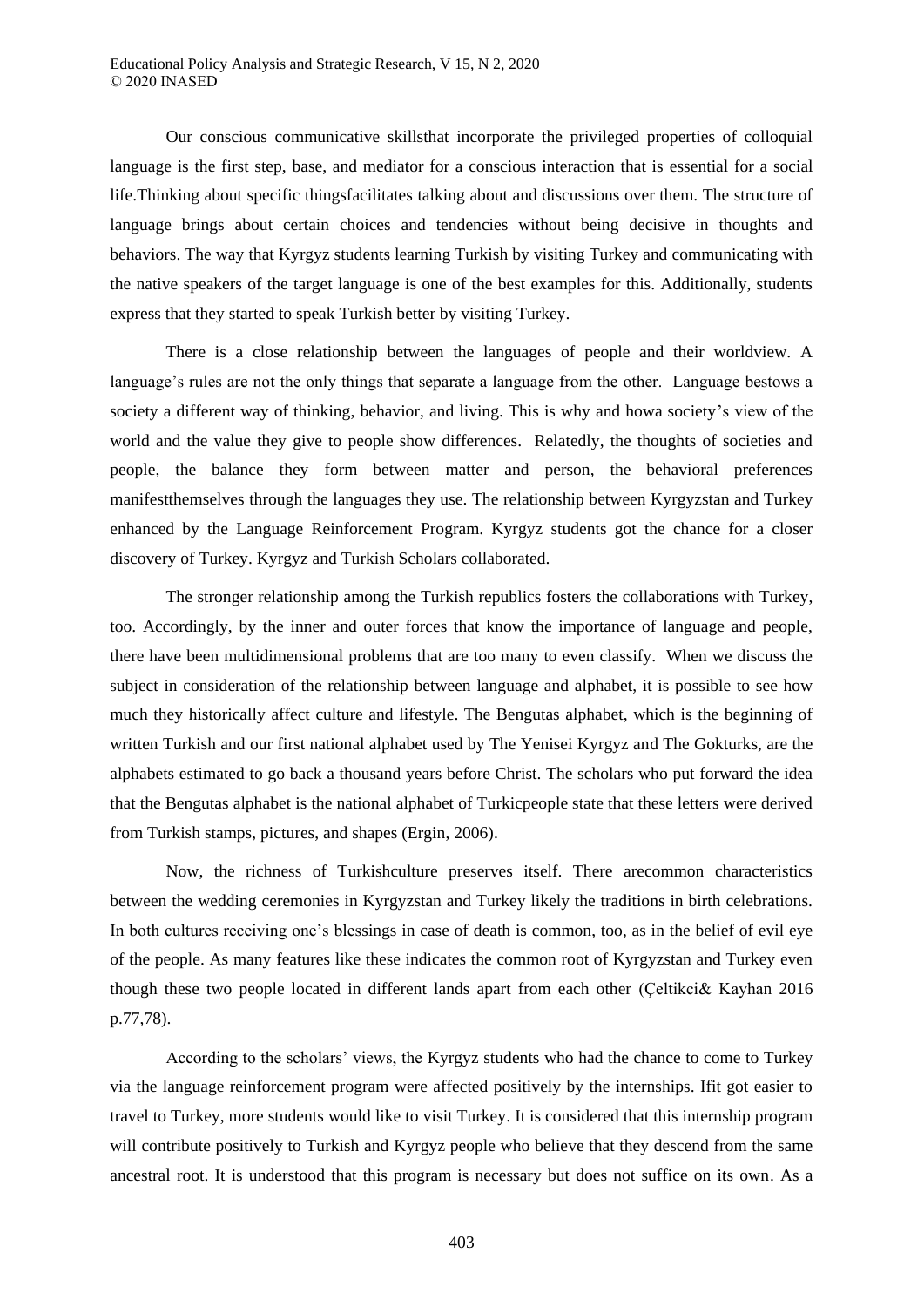result of the present research, the recommendations below should be practiced for a better implementation of the program:

- *1.* All sorts of education given abroad should be dealt with from a socio-psychological viewpoint.
- *2.* As in all fields, humansas the basic determiners of an educational setting should be competent experts who are specialized in their fields.
- *3.* The staff that will teach abroad should be recruited from a pool of faculty members who are highly representative.
- *4.* Faculty members should be people who live by and practice the values that they believe in.
- *5.* The people who have ideas, plans, and foresight in the long and short terms about their country may be hired as faculty members to teach abroad.
- *6.* Most importantly the staff to educate people abroad should love the Republic of Turkey, the Turkish language and culture, and especially the Turkish people. In this perspective, all of these should be performed in interdisciplinary studies.

# **References**

- Avcı, Y. &Küçük, S.(2017)a. Yabancı dil olarak türkçe öğretiminde dilbilgisi öğretimi. *Turkish Studies International Periodical for the Languages, Literature and History of Turkish or Turkic, 12(35),49-67.*DOI: http://dx.doi.org/10.7827/TurkishStudies.12458.
- Byram, M. & Morgan, C. (1994). *Teaching-and-learning language-and-culture.* Clevedon: Multilingual Matters Ltd.
- Creswell, J. W. (2013). *Nicel, nitel ve karma y ntem yaklaşımları, araştırma deseni* (Selçuk Beşir Demir, Trans.), Ankara: Eğiten Kitap Yayınları.
- Çeltikçi O. & Kayhan S. (2016). Türkiye ve Kırgızistan Coğrafyasında Halk İnanç ve Uygulamalarının Karşılaştırılması, VAKANÜVİS- Uluslararası Tarih Araştırmaları Dergisi/ International Journal of Historical Researches, Yıl/Vol. 1, Sayı/No. 2 Güz/Fall, ss.62-84, 2016. DOI: 10.24186 / vakanuvis.263501.
- Çiftçi, M., Batur, Z. ve Keklik, S. (2013). Türkçenin yabancı dil olarak öğretiminde kültür. Yabancılara Türkçe öğretimi el kitabı. Ankara: 365-379. Grafiker yayınları.
- Dağ Pestil, A.&Özden, M. (2017). Yabancı dil olarak Türkçenin yurtdışında öğretimi tecrübelerinin alana yansımaları üzerine bir anlatı araştırması. *The International Journal of Educational Researchers–IJERs*. (2017). 8(3), 42-53.